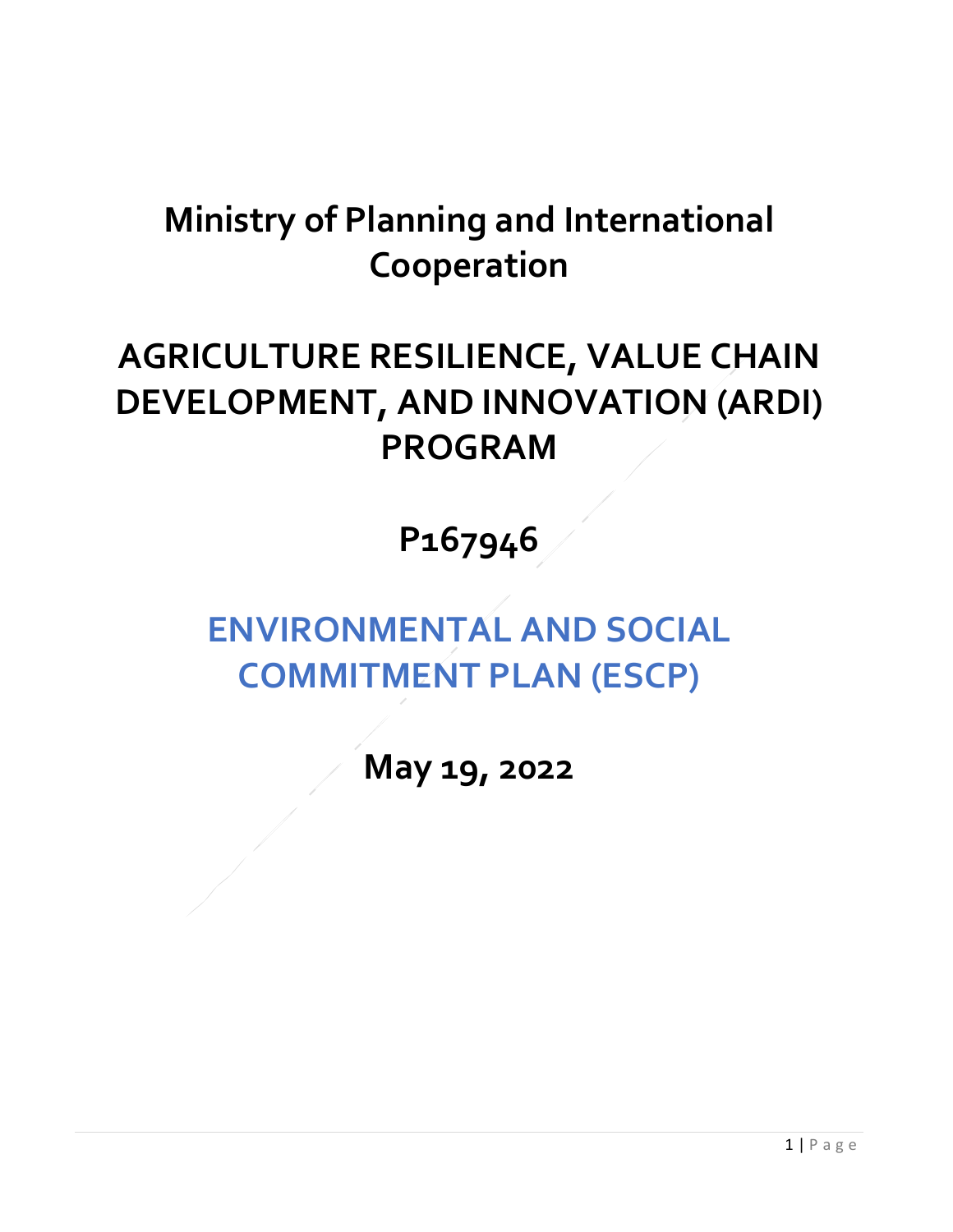#### **ENVIRONMENTAL AND SOCIAL COMMITMENT PLAN**

- 1. The Ministry of Planning and International Cooperation (the Borrower) will implement the Agriculture Resilience, Value Chain Development And Innovation (ARDI) Program (P167946) (the program), with the involvement of the Ministry of Agriculture and Irrigation, as set out in the Loan Agreement and the Program Agreement.<sup>1</sup> The International Bank for Reconstruction and Development (the Bank) has agreed to provide financing for the Program, as set out in the referred agreement(s).
- 2. The Ministry of Planning and International Cooperation shall ensure that the Investment and Project Financing Component of the Program is carried out in accordance with the Environmental and Social Standards (ESSs) and this Environmental and Social Commitment Plan (ESCP), in a manner acceptable to the Bank. The ESCP is a part of the [Loan Agreement] [and the Program Agreement]. Unless otherwise defined in this ESCP, capitalized terms used in this ESCP have the meanings ascribed to them in the referred agreement(s).
- 3. Without limitation to the foregoing, this ESCP sets out material measures and actions that the Ministry of Planning and International Cooperation shall carry out or cause to be carried out, including, as applicable, the timeframes of the actions and measures, institutional, staffing, training, monitoring and reporting arrangements, and grievance management. The ESCP also sets out the environmental and social (E&S) instruments that shall be adopted and implemented under the Investment and Project Financing Component of the Program, all of which shall be subject to prior consultation and disclosure, consistent with the ESS, and in form and substance, and in a manner acceptable to the Bank. Once adopted, said E&S instruments may be revised from time to time with prior written agreement by the Bank.
- 4. As agreed by Bank and the Ministry of Planning and International Cooperation, this ESCP will be revised from time to time if necessary, during Program implementation, to reflect adaptive management of Program changes and unforeseen circumstances or in response to Program performance. In such circumstances, the Ministry of Planning and International Cooperation through the Ministry of Agriculture and Irrigation and the Bank agree to update the ESCP to reflect these changes through an exchange of letters signed between the Bank and the Ministry of Planning and International Cooperation. The Ministry of Planning and International Cooperation shall promptly disclose the updated ESCP.

 $\overline{a}$ 

 $1$  Use "Financing Agreement" for IDA financing. Use "Loan Agreement" for IBRD financing. Use "Grant Agreement" for TF financing. Add a reference to "Program Agreement" where there is one. Consult with the Program Lawyer for correct references.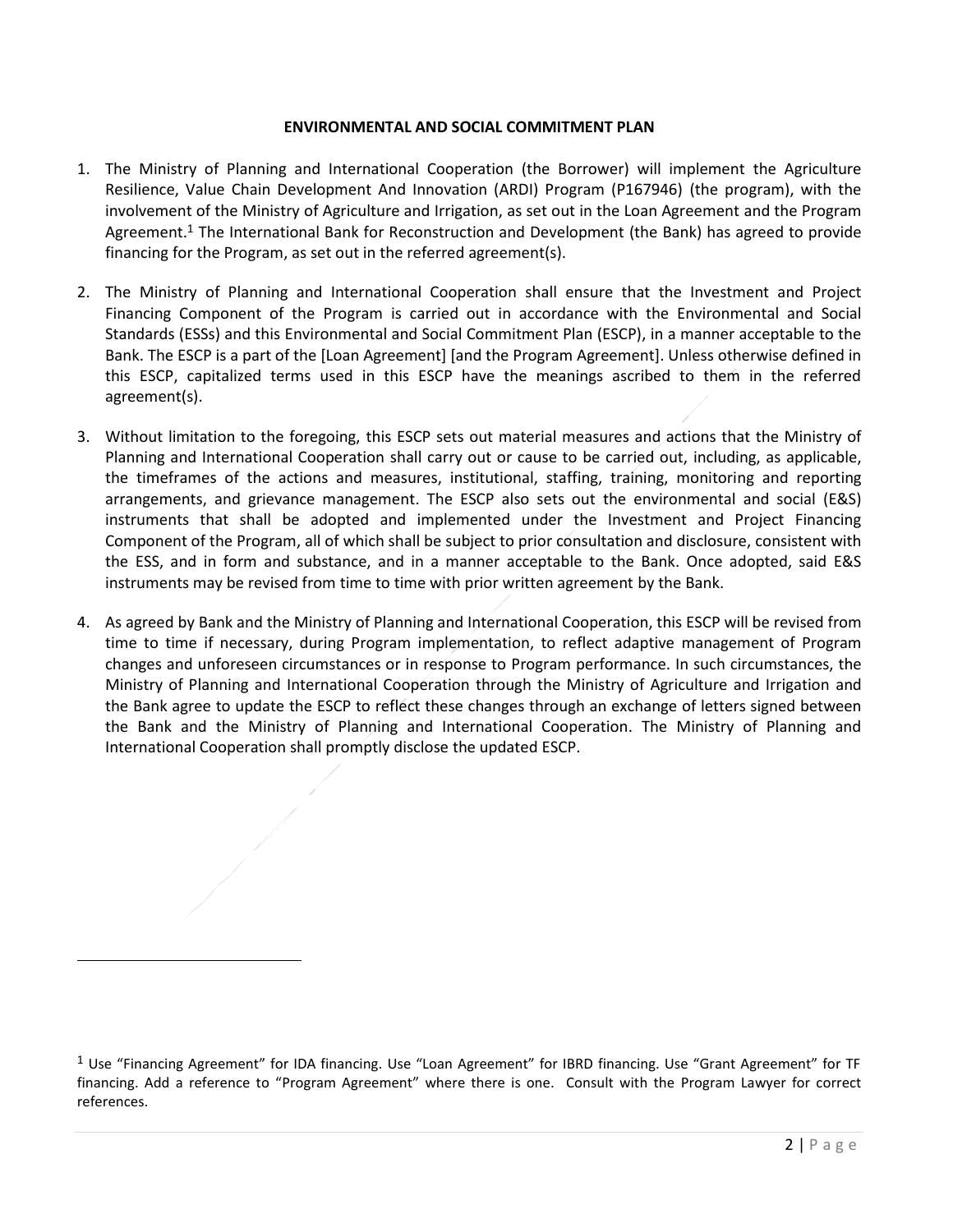| <b>MATERIAL MEASURES AND ACTIONS</b> |                                                                                                                                                                                                                                                                                                                                                                                                                                                                                                                                                                                                                                                                                                 | <b>TIMEFRAME</b>                                                                                                                                                                                         | <b>RESPONSIBLE ENTITY</b>                                    |  |  |
|--------------------------------------|-------------------------------------------------------------------------------------------------------------------------------------------------------------------------------------------------------------------------------------------------------------------------------------------------------------------------------------------------------------------------------------------------------------------------------------------------------------------------------------------------------------------------------------------------------------------------------------------------------------------------------------------------------------------------------------------------|----------------------------------------------------------------------------------------------------------------------------------------------------------------------------------------------------------|--------------------------------------------------------------|--|--|
| <b>MONITORING AND REPORTING</b>      |                                                                                                                                                                                                                                                                                                                                                                                                                                                                                                                                                                                                                                                                                                 |                                                                                                                                                                                                          |                                                              |  |  |
| A                                    | <b>REGULAR REPORTING</b><br>Prepare and submit to the Bank regular monitoring reports on the environmental, social,<br>health and safety (ESHS) performance of the Program, including but not limited to the<br>implementation of the ESCP, status of preparation and implementation of E&S<br>instruments required under the ESCP, stakeholder engagement activities, and<br>functioning of the grievance mechanism(s)                                                                                                                                                                                                                                                                         | Bi-annual (from the date of<br>effectiveness) throughout the Project<br>implementation                                                                                                                   | Ministry of Planning and<br><b>International Cooperation</b> |  |  |
|                                      | ESS 1: ASSESSMENT AND MANAGEMENT OF ENVIRONMENTAL AND SOCIAL RISKS AND IMPACTS                                                                                                                                                                                                                                                                                                                                                                                                                                                                                                                                                                                                                  |                                                                                                                                                                                                          |                                                              |  |  |
| 1.1                                  | <b>ORGANIZATIONAL STRUCTURE</b><br>Establish and maintain a Delivery Unit with qualified staff and resources to support<br>management of ESHS risks and impacts of the Program including one Full time<br>Environmental, Health and Safety Specialist; One Full-time Social Inclusion Specialist;<br>One Part time Labor and Health and Safety Specialist                                                                                                                                                                                                                                                                                                                                       | Within 3 months after effectiveness and<br>maintained for one year, after which<br>amendments may be proposed and<br>agreed with the bank.                                                               | Ministry of Agriculture and<br>Irrigation                    |  |  |
| 1.2                                  | <b>ENVIRONMENTAL AND SOCIAL INSTRUMENTS</b><br>Activities under the IPF component would focus on capacity building and the overall<br>implementation of the National Sustainable Agriculture Plan (2022-2025) and<br>subsequent plans, as well as facilitating the implementation of donor supported<br>programs in support of the plan, such as the ARDI program. The environmental and<br>social risks and impacts of such activities were assessed as low. Should the CERC<br>Component of the Project be activated, the risk rating will be reassessed and the<br>relevant E&S instruments will be prepared, cleared by the bank and disclosed prior to<br>commencement of CERC activities. | Not relevant at this time.<br>Should CERC Component be activated,<br>the relevant E&S instruments will be<br>prepared, cleared by the bank and<br>disclosed prior to commencement of<br>CERC activities. | Ministry of Agriculture and<br>Irrigation                    |  |  |
| 1.4                                  | <b>TECHNICAL ASSISTANCE</b><br>Ensure that the consultancies, studies (including plans and strategies), capacity building,<br>training, and any other technical assistance activities financed by the IPF are carried out<br>in accordance with terms of reference acceptable to the Bank, that are consistent with<br>the ESSs. Thereafter ensure that the outputs of such activities comply with the terms of<br>reference.                                                                                                                                                                                                                                                                   | Throughout Program implementation.                                                                                                                                                                       | Ministry of Agriculture and<br>Irrigation                    |  |  |
|                                      | <b>ESS 2: LABOR AND WORKING CONDITIONS</b>                                                                                                                                                                                                                                                                                                                                                                                                                                                                                                                                                                                                                                                      |                                                                                                                                                                                                          |                                                              |  |  |
| 2.1                                  | <b>LABOR MANAGEMENT PROCEDURES</b><br>The IPF Project will not involve any civil works. The Delivery Unit (Direct Workers) will<br>comprise consultants. Contracted Workers will be limited to individual consultants or<br>those employed by service providers to provide training of MOA staff or to conduct<br>specific studies on an as needed basis. The labor management procedures for the<br>project are as follows: (i) All Project Workers shall receive written contracts consistent                                                                                                                                                                                                 | throughout project implementation                                                                                                                                                                        | Ministry of Agriculture and<br>Irrigation                    |  |  |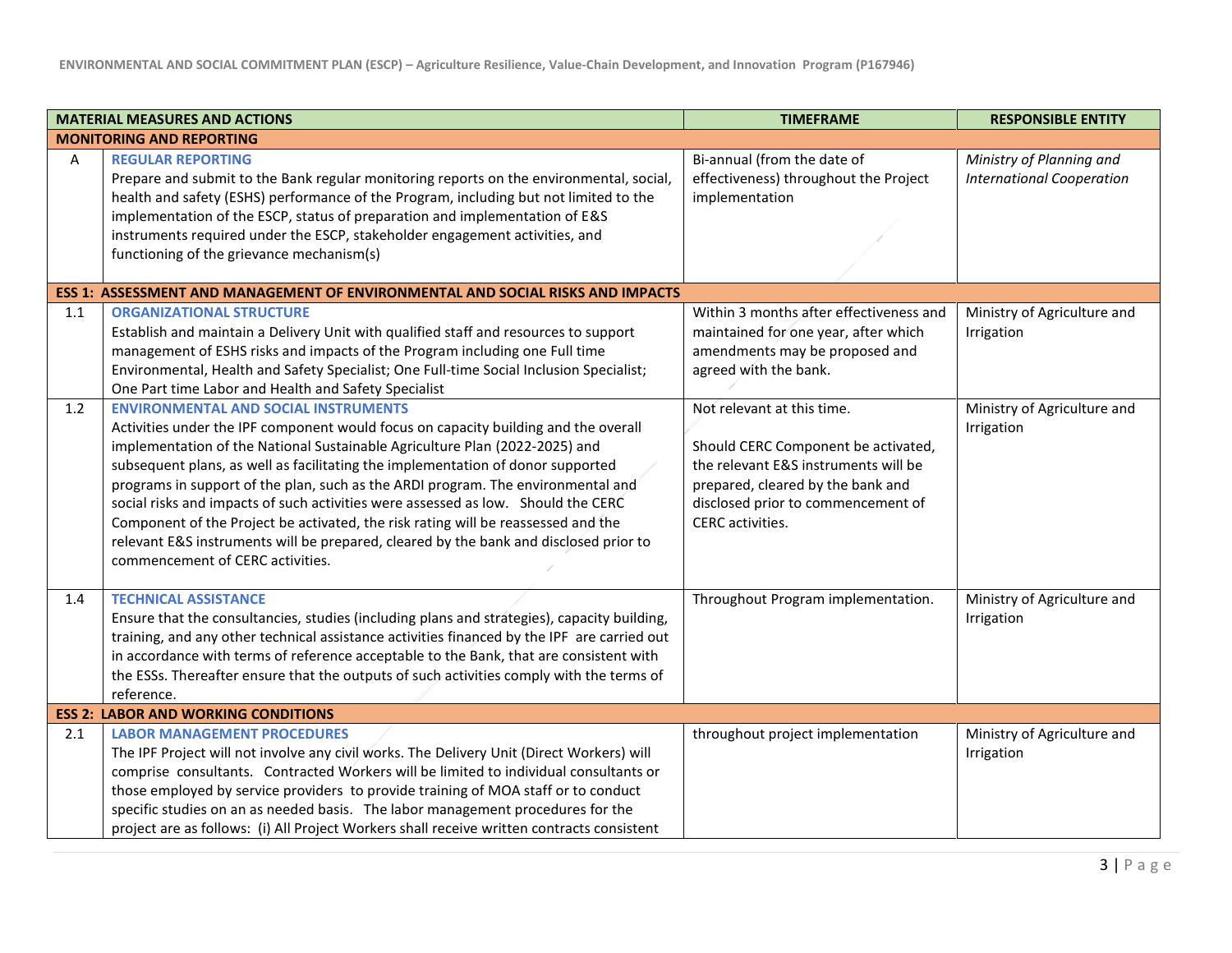| <b>MATERIAL MEASURES AND ACTIONS</b>                             |                                                                                                                       | <b>TIMEFRAME</b>                        | <b>RESPONSIBLE ENTITY</b>   |  |  |  |
|------------------------------------------------------------------|-----------------------------------------------------------------------------------------------------------------------|-----------------------------------------|-----------------------------|--|--|--|
|                                                                  | with Jordanian Labor Law and ESS2 (ii) the minimum age of work will consistent with                                   |                                         |                             |  |  |  |
|                                                                  | Jordanian Law (i) project workers conducting field visits will be trained on health and                               |                                         |                             |  |  |  |
|                                                                  | safety protocols and be provided with safe transport and personal protective equipment                                |                                         |                             |  |  |  |
|                                                                  | (i) the recruitment and employment of project workers will based on the principles of                                 |                                         |                             |  |  |  |
|                                                                  | fair treatment and equal opportunity                                                                                  |                                         |                             |  |  |  |
| 2.2                                                              | <b>GRIEVANCE MECHANISM FOR PROGRAM WORKERS</b>                                                                        | Within 30 days of project effectiveness | Ministry of Agriculture and |  |  |  |
|                                                                  | Confirm that existing Ministry of Agriculture GM for employees is accessible and                                      |                                         | Irrigation                  |  |  |  |
|                                                                  | adequate to manage grievances of project workers (including consultants) under the IPF,                               |                                         |                             |  |  |  |
|                                                                  | else provide an appropriate GM for workers consistent with ESS2.                                                      |                                         |                             |  |  |  |
|                                                                  |                                                                                                                       |                                         |                             |  |  |  |
|                                                                  | <b>ESS 3: RESOURCE EFFICIENCY AND POLLUTION PREVENTION AND MANAGEMENT</b> - NOT APPLICABLE                            |                                         |                             |  |  |  |
|                                                                  | <b>ESS 4: COMMUNITY HEALTH AND SAFETY</b>                                                                             |                                         |                             |  |  |  |
| 4.2                                                              | <b>COMMUNITY HEALTH AND SAFETY</b>                                                                                    | Throughout project implementation       |                             |  |  |  |
|                                                                  | Project activities do not pose any serious risks or adverse impacts to community health                               |                                         | Ministry of Agriculture and |  |  |  |
|                                                                  | and safety. Government of Jordan guidelines and World Bank guidelines on Covid 19                                     |                                         | Irrigation                  |  |  |  |
|                                                                  | safety and other community health and safety standards, as applicable, will guide all                                 |                                         |                             |  |  |  |
|                                                                  | interactions and engagement with communities during implementation.                                                   |                                         |                             |  |  |  |
| 4.3                                                              | <b>SEA AND SH RISKS</b>                                                                                               |                                         | Ministry of Agriculture and |  |  |  |
|                                                                  | SEA and SH risks of the IPF Component of the Program is rated low. All Direct Project                                 | Within 6 months of project              | Irrigation                  |  |  |  |
|                                                                  | Workers will be required to adopt a Code of Conduct covering SEA/SH acceptable to the                                 | effectiveness and when new staff of DU  |                             |  |  |  |
|                                                                  | Bank.                                                                                                                 | are recruited thereafter.               |                             |  |  |  |
|                                                                  |                                                                                                                       |                                         |                             |  |  |  |
| 4.4                                                              | <b>SECURITY MANAGEMENT</b>                                                                                            | Not relevant at this stage              |                             |  |  |  |
|                                                                  | ESS 5: LAND ACQUISITION, RESTRICTIONS ON LAND USE AND INVOLUNTARY RESETTLEMENT - NOT APPLICABLE                       |                                         |                             |  |  |  |
|                                                                  | ESS 6: BIODIVERSITY CONSERVATION AND SUSTAINABLE MANAGEMENT OF LIVING NATURAL RESOURCES - NOT APPLICABLE              |                                         |                             |  |  |  |
|                                                                  | ESS 7: INDIGENOUS PEOPLES/SUB-SAHARAN AFRICAN HISTORICALLY UNDERSERVED TRADITIONAL LOCAL COMMUNITIES - NOT APPLICABLE |                                         |                             |  |  |  |
|                                                                  | <b>ESS 8: CULTURAL HERITAGE - NOT APPLICABLE</b>                                                                      |                                         |                             |  |  |  |
| <b>ESS 9: FINANCIAL INTERMEDIARIES - NOT APPLICABLE</b>          |                                                                                                                       |                                         |                             |  |  |  |
| <b>ESS 10: STAKEHOLDER ENGAGEMENT AND INFORMATION DISCLOSURE</b> |                                                                                                                       |                                         |                             |  |  |  |
| 10.1                                                             | STAKEHOLDER ENGAGEMENT PLAN PREPARATION AND IMPLEMENTATION                                                            | Throughout implementation               | Ministry of Agriculture and |  |  |  |
|                                                                  | ESS10 has limited direct relevance to the IPF project activities themselves. The                                      |                                         | Irrigation                  |  |  |  |
|                                                                  | Stakeholders of the IPF are limited to the staff who are part of the DU and members of                                |                                         |                             |  |  |  |
|                                                                  | interministerial committee. Under Component 2, funds will support coordination and                                    |                                         |                             |  |  |  |
|                                                                  | engagement activities of inter-ministerial committee (eg MoPIC, Ministry of Water and                                 |                                         |                             |  |  |  |
|                                                                  | Irrigation, Ministry of Environment, JEDCO, MOL, etc.). The committee is tasked with                                  |                                         |                             |  |  |  |
|                                                                  | improving coordination and stakeholder consultation mechanisms with stakeholders of                                   |                                         |                             |  |  |  |
|                                                                  | the JAP (e.g. private sector, civil society, producer and farmer organizations). These                                |                                         |                             |  |  |  |